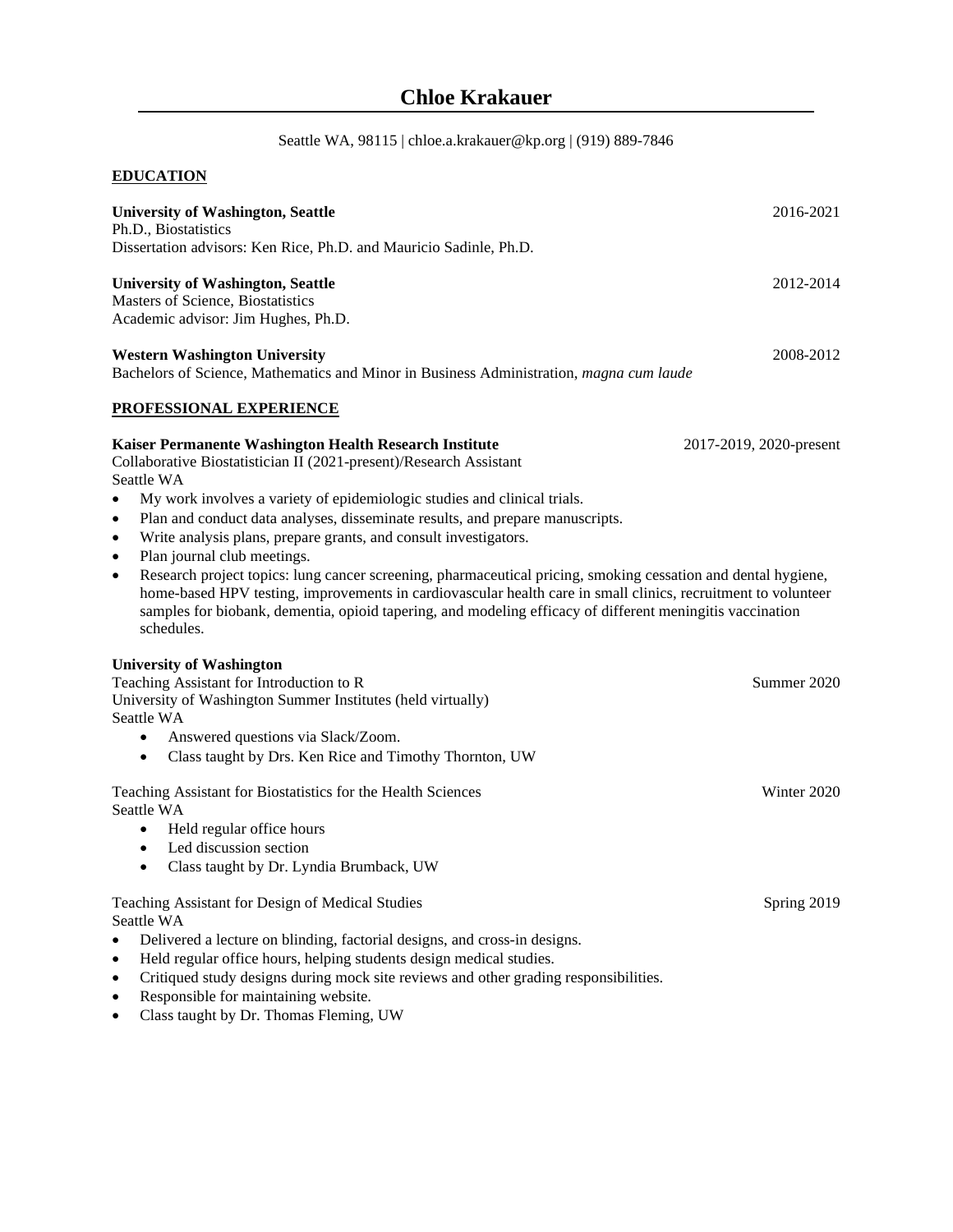## **Seattle Epidemiologic Information Center (ERIC)** 2014-2017

Biostatistician

Puget Sound Veterans Affairs Hospital, Seattle WA

- Planned and conducted data analyses, disseminated results, and prepared manuscripts.
- Wrote analysis plans, prepared grants, and consulted investigators.
- Managed and requested data and prepared data collection instruments.
- Conducted simulation studies to determine necessary sample size.
- Served as lead statistician on a national epidemiologic study.
- Research project topics: plan to evaluate coverage of a national data set; effects of deployment to the middle east on pulmonary health; participation among Veterans in health surveys; and associations between testosterone treatment with risk of prostate cancer, bladder cancer, and cardiovascular events.

#### **HIV Prevention Trials Network** 2012-2014

Research Assistant/Biostatistician

Fred Hutchinson Cancer Research Institute, Seattle

- Planning and conducting analyses with CDC fellow on risk of HIV transmission.
- Simulations to determine bias during interim analyses of clinical trial.
- Assess sensitivity to missing data using simulations.

## **PUBLICATIONS**

#### **Published**

- 1. Shores, M. M., Walsh, T. J., Korpak, A., **Krakauer, C**., Forsberg, C. W., Fox, A. E., ... & Matsumoto, A. M. (2021). Association Between Testosterone Treatment and Risk of Incident Cardiovascular Events Among US Male Veterans With Low Testosterone Levels and Multiple Medical Comorbidities. *Journal of the American Heart Association*, *10*(17), e020562.
- 2. Coleman, Katie F., **Krakauer, Chloe**, and Anderson, Melissa, et al. "Improving Quality Improvement Capacity and Clinical Performance in Small Primary Care Practices." *The Annals of Family Medicine* 19.6 (2021): 499- 506.
- 3. Lee, C. S., Su, Y. R., **Krakauer, C.**, Walker, R., Lee, A. Y., O'Hare, A., ... & Crane, P. K. (2021). Diabetic retinopathy and dementia link is more than microvascular disease and poor glycemic control mechanisms. *Investigative Ophthalmology & Visual Science*, *62*(8), 1171-1171.
- 4. **Krakauer, C.**, & Rice, K. (2021). Chloe Krakauer and Kenneth Rice's contribution to the Discussion of 'Testing by betting: A strategy for statistical and scientific communication'by Glenn Shafer. *Journal of the Royal Statistical Society: Series A (Statistics in Society)*, *184*(2), 452-453.
- 5. Kenneth Rice, Tyler Bonnett, and **Chloe Krakauer**. Knowing the signs: a direct and generalizable motivation of two-sided tests. *Journal of the Royal Statistical Society: Series A (Statistics in Society)*, 2020.
- 6. McClure, J.B.; Anderson, M.L.; **Krakauer, C.**; Blasi, P.; Bush, T.; Nelson, J.; Catz, S.L. Impact of a Novel Oral Health Promotion Program on Routine Oral Hygiene among Socioeconomically Disadvantaged Smokers: Results from a Randomized Semi-Pragmatic Trial. Translational Behavioral Medicine. February 2019.
- 7. Blasi, P.R.; **Krakauer, C.**; Anderson, M.L.; Nelson, J.; Bush, T.; Catz, S.L.; McClure, J.B. Factors Associated with future dental care utilization among low-income smokers overdue for dental visits. BMC Oral Health. November 2018, 18 (1), 183.
- 8. Walsh TJ, Shores MM, **Krakauer CA**, Forsberg CW, Fox AE, Moore KP, et al. (2018) Testosterone treatment and the risk of aggressive prostate cancer in men with low testosterone levels. PLoS ONE 13(6): e0199194. https://doi.org/10.1371/journal.pone.0199194
- 9. Hall, G.; Young, A.; **Krakauer, C**.; Watson, C.C.; Cummings, V.; Mayer, K.; Koblin, B. Sexual Risk Behaviors Among Black Men Who Have Sex With Men Who Also Report Having Sex With Transgender Partners: Analysis of HIV Prevention Trials Network (HPTN) 061 Study. AIDS Education and Prevention. October 2017, Vol. 29, No. 5: 418–431.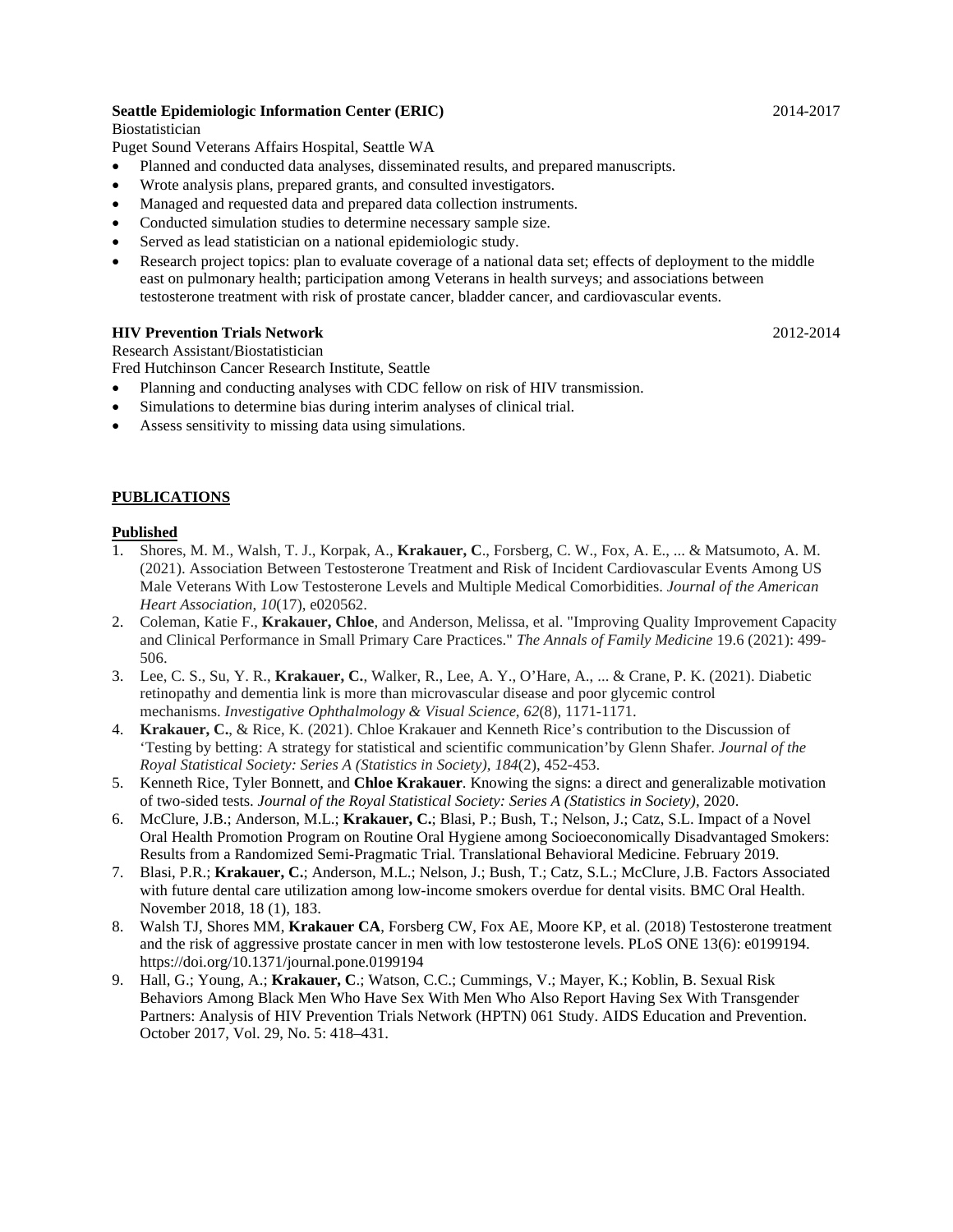## **Accepted**

1. James Hughes, Brian D. Williamson, **Chloe Krakauer**, Gordon Chau, Brayan Ortiz, Jon Wakefield, Craig Hendrix, K. Rivet Amico, Timothy H. Holtz, Linda-Gail Bekker, and Robert Grant. Combining Information to Estimate Adherence in Studies of Pre-exposure Prophylaxis for HIV Prevention: Application to HPTN 067. *Statistics in Medicine*. Accepted December 2021.

## **PRESENTATIONS**

| <b>Joint Statistical Meetings, virtual</b>                                                                                      | August 2021      |
|---------------------------------------------------------------------------------------------------------------------------------|------------------|
| Contributed Session: Section on Bayesian Statistical Science                                                                    |                  |
| Presentation title: Decision-Theoretic Justification for Winner's Curse Reduction                                               |                  |
| <b>WNAR</b> , virtual                                                                                                           | June 2021        |
| <b>Student Paper Competition</b>                                                                                                |                  |
| Paper/presentation title: Using decision theory to avoid fallacies of <i>post hoc</i> power                                     |                  |
| <b>Joint Statistical Meetings, virtual</b>                                                                                      | August 2020      |
| <b>Invited Poster Session</b>                                                                                                   |                  |
| Poster title: Regression Estimation with Logit Additive Nonignorable Missingness<br><b>Using Auxiliary Marginal Information</b> |                  |
| Contributed Poster Session: Section on Bayesian Statistical Science                                                             |                  |
| Poster title: Decision-Theoretic Approach to Post-Hoc Significance Test Assessment,                                             |                  |
| Addressing the question "I had near-significant resultswhat now?"                                                               |                  |
| <b>Joint Statistical Meetings, Vancouver BC</b>                                                                                 | <b>July 2018</b> |
| Biometrics Section: Modern Methods and Applications for HIV/AIDS Research                                                       |                  |
| Talk title: Statistical considerations when modeling with ordinary differential equations                                       |                  |
| PROFESSIONAL SOCIETIES                                                                                                          |                  |
| Member, American Statistical Association<br>$\bullet$                                                                           | 2018-present     |
| Member, International Biometric Society Western North American Region<br>$\bullet$                                              | 2015-present     |
| <b>OTHER</b>                                                                                                                    |                  |
| <b>Missing Data Reading Group</b><br>Organizer                                                                                  | Spring 2019      |
| Primary aim was to read through the National Academy of Sciences 2010 report on missing data in clinical                        |                  |

- trials and become familiar with other current methodological issues related to missing data.
- Scheduled meetings and organized talks with guest speakers.
- Delivered lecture and led discussion on methods for data missing not at random.

## **HONORS, AWARDS, AND SCHOLARHSIPS**

| Mathematics Memorial Scholarship, Western Washington University             | 2011 |
|-----------------------------------------------------------------------------|------|
| Accepted into Honors Program and Scholarship, Western Washington University | 2008 |
| Scholarship awarded to top ten percent of incoming class                    |      |